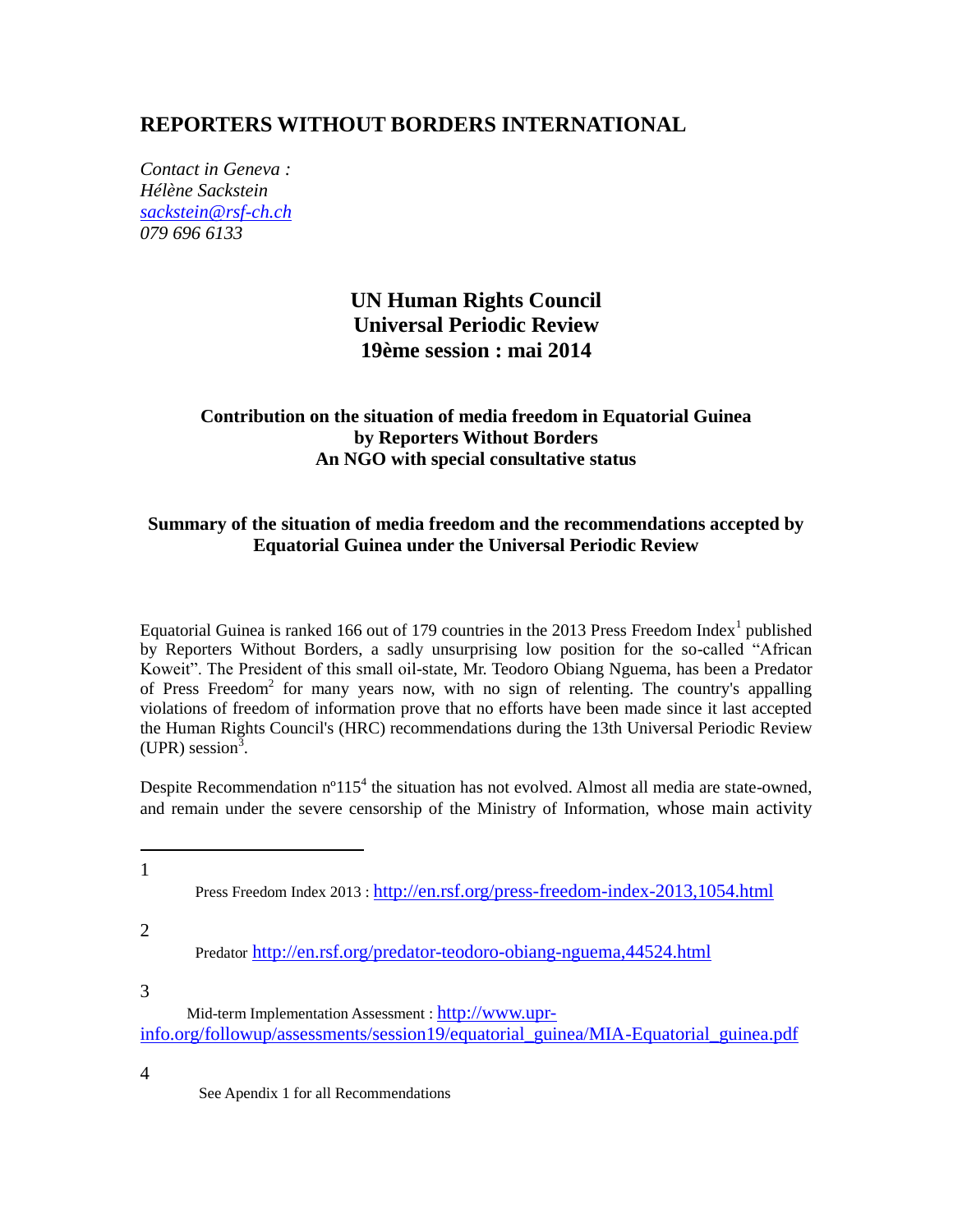seems to be spreading government propaganda. The government has imposed a media blackout on any information related to the Arab Spring or uprisings in the Middle East and North Africa (MENA) since 2011. Journalists who have mentioned any information related to these events have been dismissed. Media workers are not guaranteed legal protection, and there exists no trade unions or journalist defense associations.

The privately owned media are limited to a few newspapers – *La Opinión*, *El Tiempo* and *La Nación* – which are unable to publish regularly because they lack funding, infrastructure and printing presses. Furthermore, heavy bureaucracy hinders the development of private media, which in any case is owned by high-ranking state officials or businessmen close to the President.

Regardless of abysmal results in press freedom and human rights in general, Mr. Obiang continues to spend lavishly on international events such as the 2011 Africa Union Summit, or the Africa Cup of Nations in 2012 with Gabon, in order to redeem Equatorial Guinea's international image. This image would be best served if international media were allowed coverage.

Instead, and in violation of Recommendation n° 76, foreign journalists and media associations – including Reporters Without Borders<sup>5</sup> – are often denied visas, and once inside the country their movement is extremely limited. In 2011, a German TV crew was arrested and expelled from the territory. Its footage, including images of children playing in slums and an interview with opposition leader Plácido Mico Abogo, was destroyed. The only foreign correspondent in the country, Samuel Obiang Mbana, is strictly monitored. He has been jailed twice, and has repeatedly been prevented from covering the news. The latest example of these violations occurred in 2013, when he was barred on May  $26<sup>th</sup>$  from covering the opening ceremony of the senatorial, legislative and municipal electoral campaign.

Foreign publications are not available in Equatorial Guinea, and citizens can only rely on the Internet for alternative information. However, access to the Internet is very limited, and the government has recently been censoring any material that defies its authority. On May 12th, 2013, ahead of the parliamentary and municipal elections, opposition websites as well as Facebook were blocked, following the announcement of an anti-Obiang protest<sup>6</sup>. Thus Recommendation nº34 has not been respected, despite its acceptance by Equatorial Guinea.

The 2009 National Report<sup>7</sup> presented to the HRC by Equatorial Guinea states that "access to information is an essential component of public freedoms and has been given priority in national policy. There is thus currently nothing to prevent access to newspapers or reviews, whether national or foreign, and the Internet is fully available for public access. There are no controls,

 $\overline{a}$ 5

RWB 06/29/2012 Press Release "We won't go to Malabo" <http://en.rsf.org/equatorial-guinea-we-won-t-go-to-malabo-29-06-2011,40545.html>

6

7

RWB 05/14/2013 Press Release "Facebook and opposition websites blocked ahead of elections" [http://en.rsf.org/guinee-equatoriale-facebook-and-opposition-websites-14-05-](http://en.rsf.org/guinee-equatoriale-facebook-and-opposition-websites-14-05-2013,44618.html) [2013,44618.html](http://en.rsf.org/guinee-equatoriale-facebook-and-opposition-websites-14-05-2013,44618.html)

National Report <http://www.ohchr.org/EN/HRBodies/UPR/Pages/GQsession6.aspx>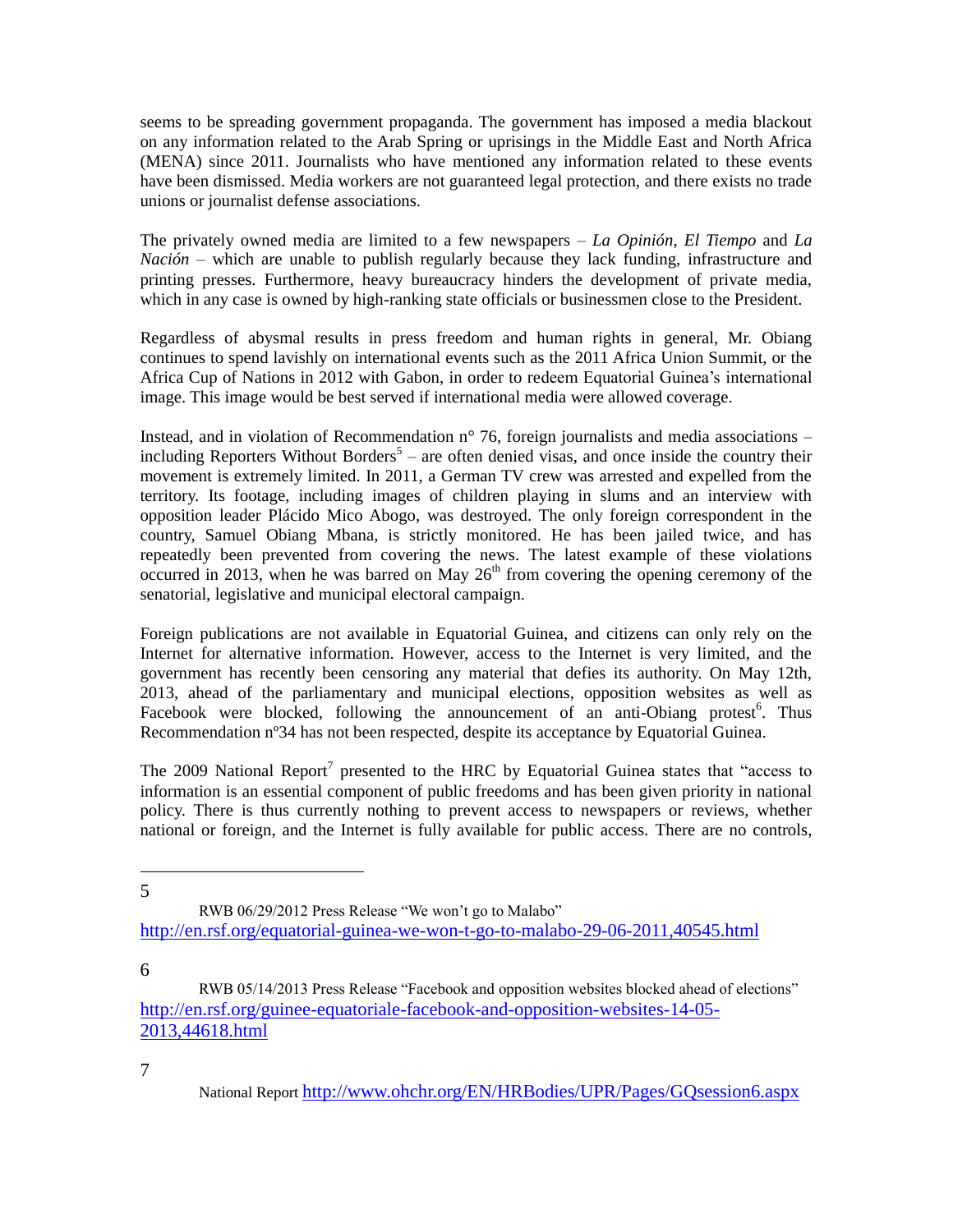either preventive or retroactive, over the broadcasting media." However, the government continues to limit freedom of expression in both law and practice. The 1992 Law on the Press, Publishing, and Audiovisual Media allows the government to censor all media publications, in direct opposition with the aforementioned statement and Recommendations n°31, n°104 and nº121.

The Obiang administration's stance has not changed, which can only lead Reporters Without Borders to reiterate that Equatorial Guinea needs to cooperate in a true and honest manner with the Universal Periodic Review's mechanisms of the Human Right Council. It is evident that none of the recommendations from the  $13<sup>th</sup>$  UPR session have been implemented, and Reporters Without Borders strongly urges the Equatoguinean government to reconsider and improve its policy and attitude regarding Freedom of Information.

#### **Recommendations**

Reporters Without Borders recommends that the government of Equatorial Guinea:

- Establishes sincere and effective mechanisms of cooperation with the Universal Periodic Review.
- Implements the recommendations it has already accepted.
- Ends censorship, mass surveillance and all forms of reprisals and harassment against those who provide news and information.
- Provides a favorable environment for the development of a free and pluralistic media.
- Allows for the creation of trade unions and journalist protection associations to guarantee protection for media workers.
- Facilitates the presence of international media and their coverage of domestic news.